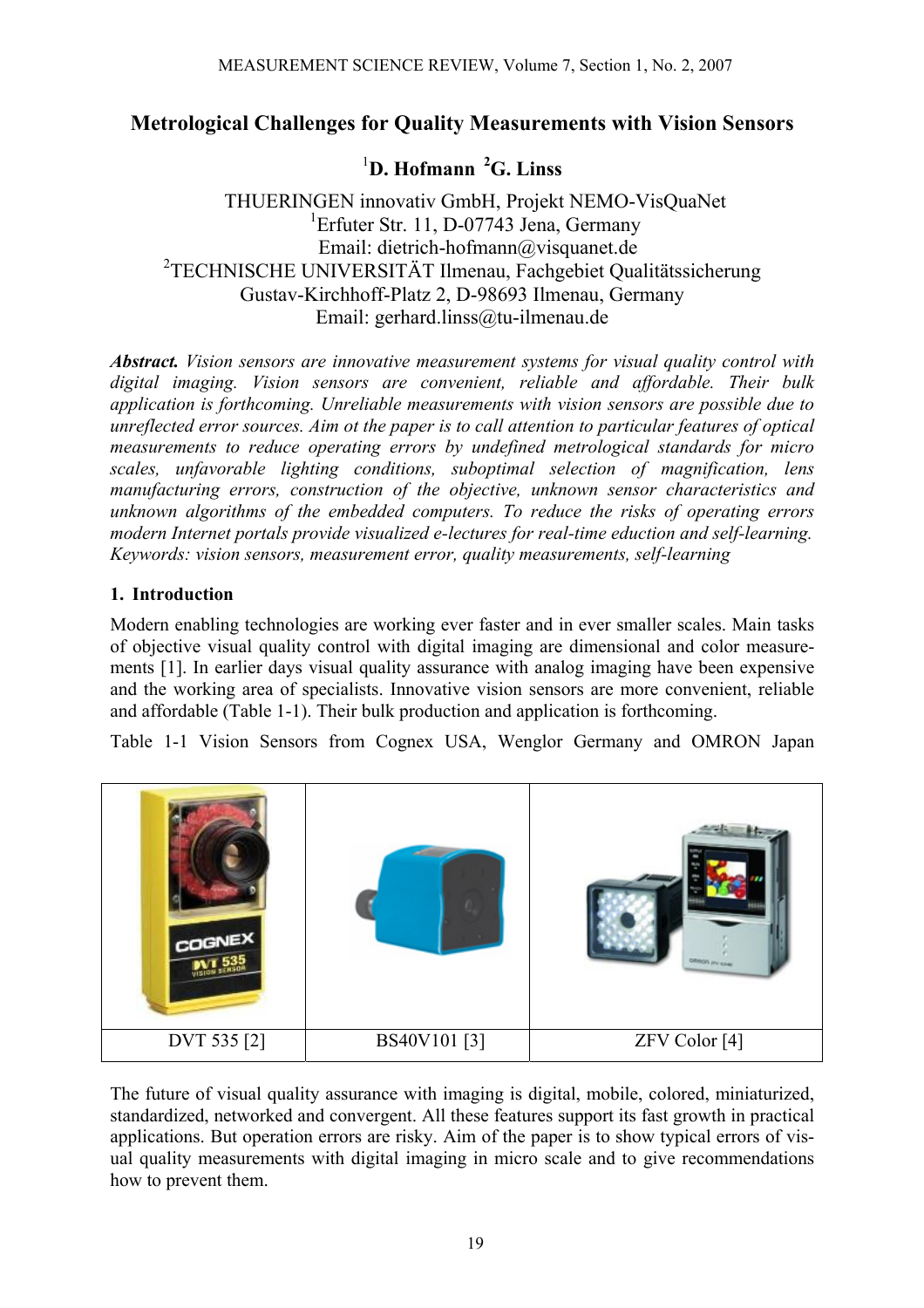### **2. The Measurement Chain in Visual Quality Measurements with Vision Sensors**

Objective measurement is the comparison of a measurement object with a metrological standard. Reliable measurements are simple, if appropriate metrological standards, measurement methods, measurement instruments and mesurement software are available and a qualified measurement person is preparing, performing and evaluating the measurement.

The accuracy, reproducibility and traceability of optical length measurements are dependent on a number of influencing parameters in the measurement chain (Table 2-1) [5]

Table 2-1 Measurement chain for quality assurance with digital imaging



#### **3. Influences of Metrological Standards on Quality Measurements with Vision Sensors**

Metrological standards for the metre have a long history. They started in 1799 with metallic rules. Nowadays they are realized with modified laser interferometers [6]. The appliction of test standards for dimensionsional measurements in the micrometer and nanometre scale are still under investigation (Table 3-1 thru Table 3-3) [7].

| Table 3-1 Single Step<br>Depth Setting Standard | Table 3-2 Periodic Step<br><b>Setting Standards</b> | Table 3-3 Step<br><b>Grating Standards</b> |  |
|-------------------------------------------------|-----------------------------------------------------|--------------------------------------------|--|
| 一方<br>arleteleteleteleteleteletela              |                                                     |                                            |  |
| 50 nanometre<br>1000 micrometre                 | 20 nanometre<br>1500 nanometre                      | 8, 24, 80, 240, 800,                       |  |
|                                                 |                                                     | 2 400 nanometre                            |  |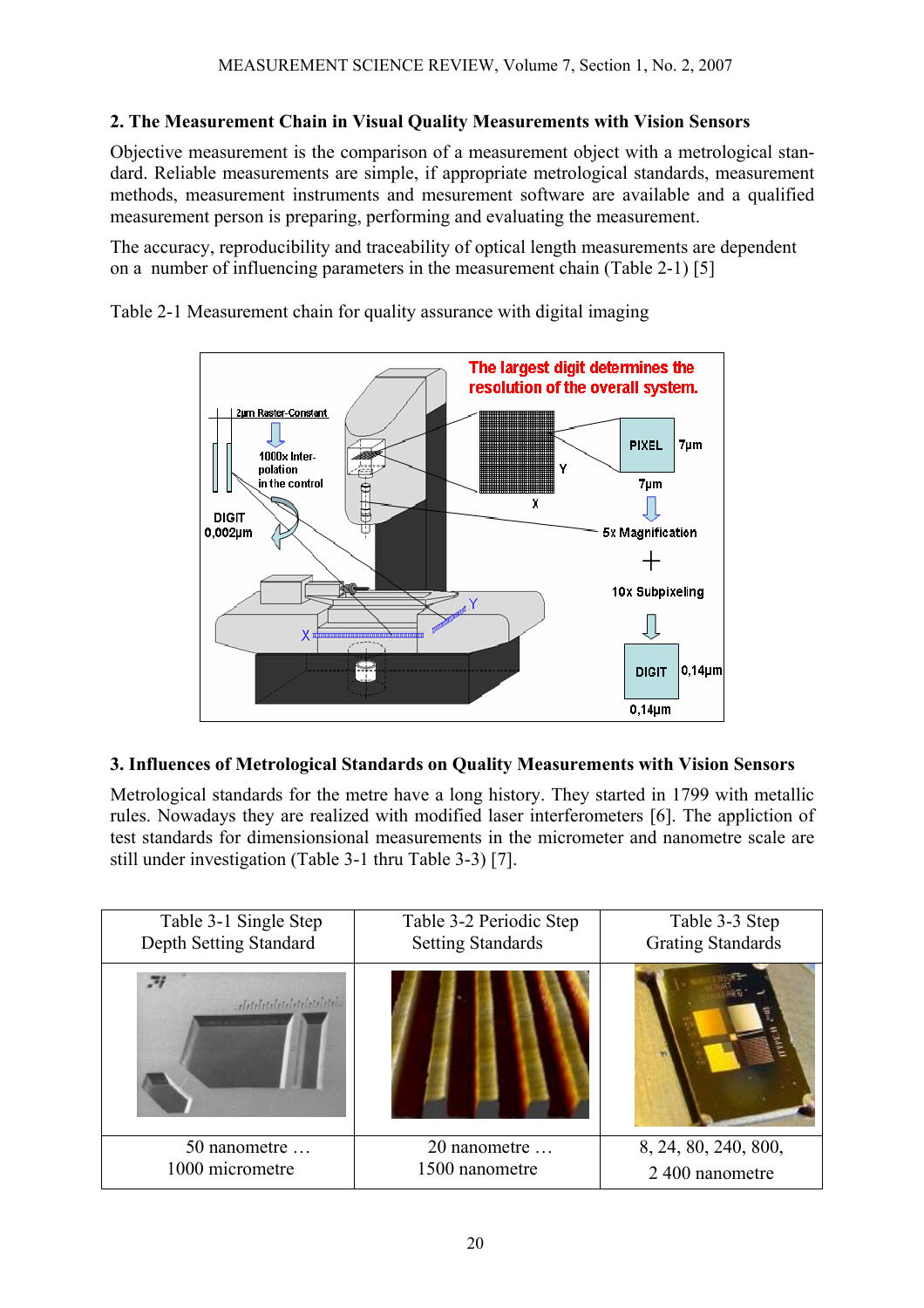### **4. Influences of Lighting on Quality Measurements with Vision Sensors**

In optical measurements the image of the object and not the object itself is measured. It is said that lighting influences up to 60 % the success of optical measurements. Practical examples are given in Table 4-1 upper line [8] and lower line [9]

Table 4-1 Influences of lighting on the image of a measurement object



# **5. Influences of Magnification on Quality Measurements with Vision Sensors**

Strong influence on the accuracy of vision sensors has the magnification of the objective (Table 5-1) [10]

Table 5-1 GO and NO-GO magnifications for the optical measurement of a circle



# **6. Influences of Lenses on Quality Measurements with Vision Sensors**

Influences on the accuracy of quality measurements with vision sensors have the optical quality of the lenses and the construction of the objectives (Table 6-1) [11]